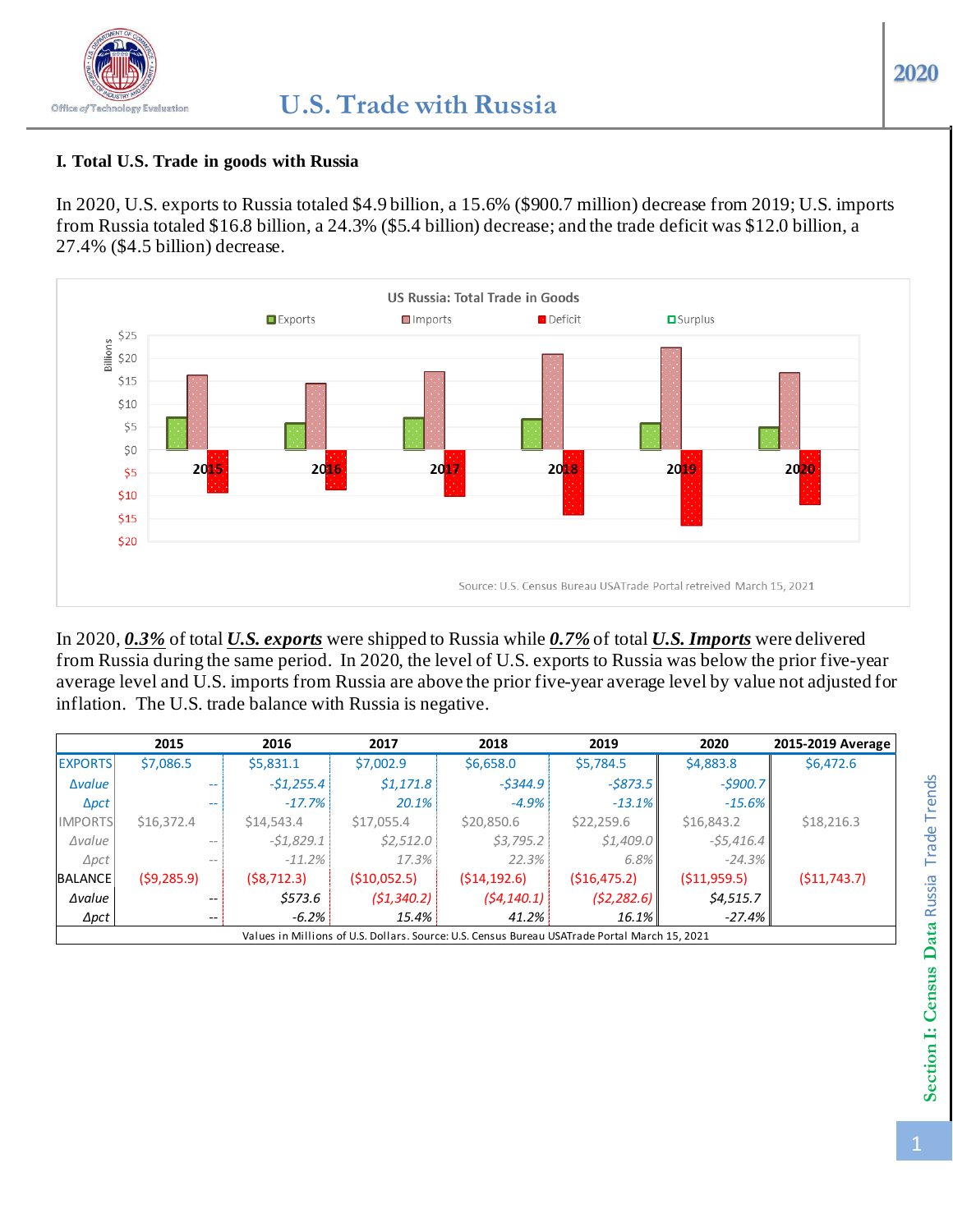

In 2020, of the \$4.9 billion in U.S. exports to Russia, the top commodity sectors were Machinery and Mechanical Appliances (30.2%), Chemicals, Plastics and Leather products (22.4%), and Transportation Equipment  $(20.3\%)$ .

In 2020, of the \$16.8 billion in U.S. imports from Russia, the top commodity sectors were Minerals (52.9%), Stone, Glass & Semiprecious Metals (15.4%), and Base Metals (10.3%).

| <b>Imports from Russia by Sector</b> | <b>Russia Commodity Trade 2020</b>                                  | US exports to Russia by Sector |
|--------------------------------------|---------------------------------------------------------------------|--------------------------------|
| \$16,843,248,939                     | <b>Total Value All Commodities</b>                                  | \$4,883,765,601                |
| 6.1%                                 | Agriculture (Chapters 01-24)                                        | 4.0%                           |
| 52.9%                                | Minerals (Chapters 25-27)                                           | 0.5%                           |
| 9.8%                                 | Chemicals, Plastics, Leather Products (Chapters 28-43)              | 22.4%l                         |
| 1.4%                                 | Wood Products (Chapters 44-49)                                      | 1.2%                           |
| 0.0%                                 | <b>Textiles and Footwear (Chapters 50-67)</b>                       | 0.9%                           |
| 15.4%                                | Stone, Glass, & Semiprecious Metals (Chapters 68-71)                | 2.3%                           |
| 10.3%                                | Base metals (Chapters 72-83)                                        | 4.0%                           |
| 1.2%                                 | Machinery & Mechanical Appliances (Chapters 84-85)                  | 30.2%                          |
| 0.9%                                 | Transportation Equipment (Chapters 86-89)                           | 20.3%                          |
| 0.2%                                 | Optical, Measuring, Medical or Other Instruments (Chapters 90-92)   | 10.6%                          |
| 0.7%                                 | Arms & Ammunition (Chapter 93)                                      | 0.0%                           |
| 0.2%                                 | Miscellaneous Manufactured Items (Chapters 94 -96)                  | 1.7%                           |
| 0.2%                                 | Art & Antiques (Chapter 97)                                         | 0.3%                           |
| 0.6%                                 | Special Items (Chapters 98-99** Imports only 99)                    | 1.6%                           |
|                                      | Source: U.S. Census Bureau USATrade Portal retreived March 15, 2021 |                                |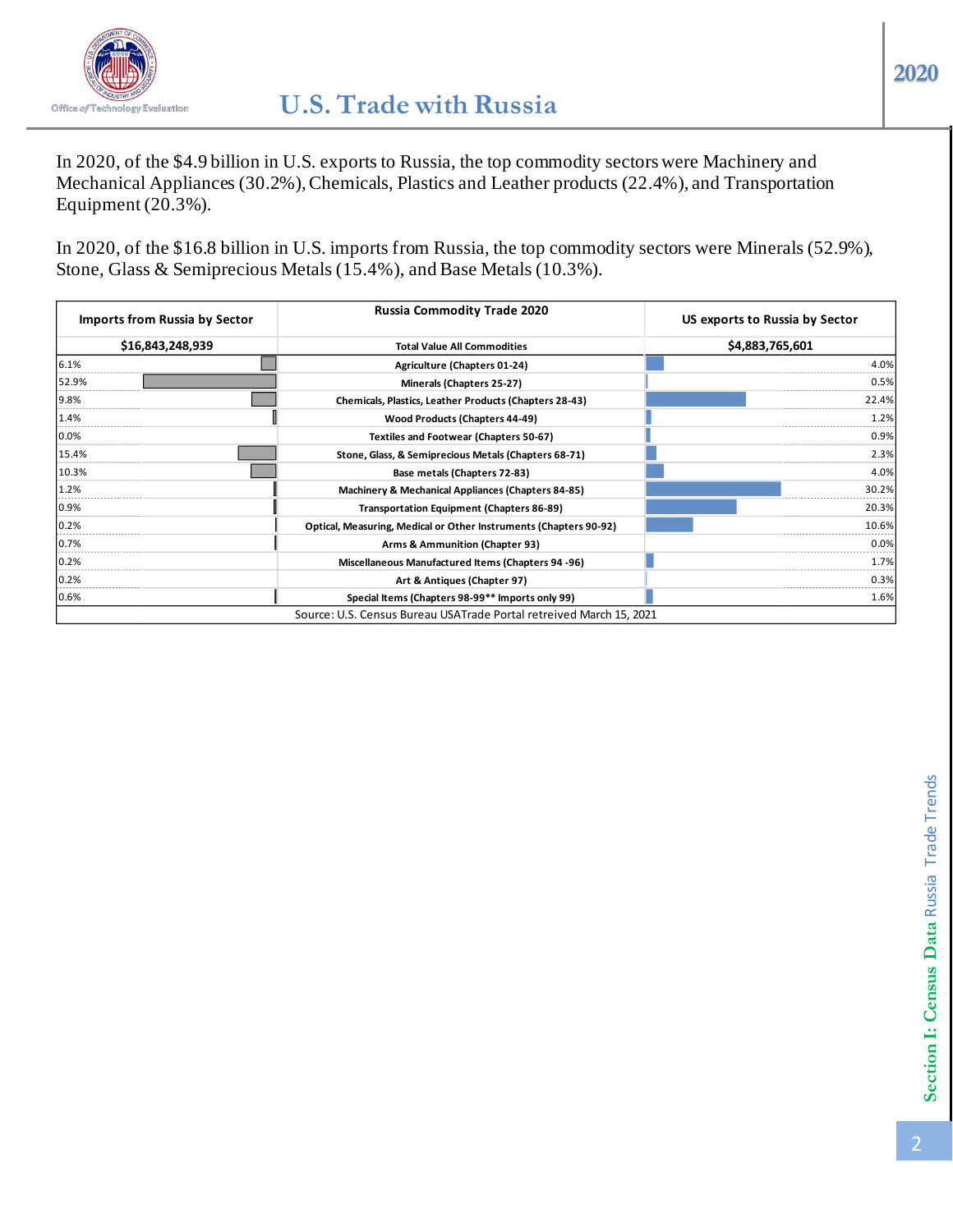

## **II. U.S. Exports to Russia subject to U.S. Government Filing Requirements**

- In 2020, of the \$4.9 billion in U.S. exports to Russia:
	- o 2.9% were subject to a BIS license requirement
		- 1.3% were exported under a BIS license; Worldwide, 0.5% were exported under a BIS license.
		- 1.6% were exported under a BIS license exception; Worldwide, 1.0% were exported under a BIS license exception.
		- o 10.1% were exported under No License Required with an ECCN; Worldwide, 10.7% were exported under NLR with an ECCN reported.
		- o 0.0% were exported under NLR for .y 600-series items; Worldwide, 0.02% were exported under NLR for .y 600-series items.
		- o 0.001% were exported under NLR for 0A501 .y subparagraph Firearms items; Worldwide, 0.001% were exported under NLR for 0A501 .y subparagraph Firearms items.

|                               |                               |                                       |             |                           |                                                                     |             |                      | <b>Russia</b>   |                    |                        |                        |         |                           |               |                          |           |       |
|-------------------------------|-------------------------------|---------------------------------------|-------------|---------------------------|---------------------------------------------------------------------|-------------|----------------------|-----------------|--------------------|------------------------|------------------------|---------|---------------------------|---------------|--------------------------|-----------|-------|
|                               |                               |                                       |             |                           |                                                                     |             |                      |                 |                    |                        | 2018                   |         |                           | 2019          |                          |           | 2020  |
|                               | <b>Department of State</b>    |                                       |             |                           |                                                                     |             |                      |                 | \$0.8\$<br>\$11.5  |                        |                        |         | \$338.0                   |               |                          |           |       |
|                               | <b>Other USG Agencies</b>     |                                       |             |                           |                                                                     |             |                      |                 |                    | \$67.1<br>\$21.9       |                        |         | \$18.7                    |               |                          |           |       |
|                               | <b>Department of Commerce</b> |                                       |             |                           |                                                                     |             |                      |                 |                    | \$6,590.0<br>\$5,751.0 |                        |         |                           | \$4,527.0     |                          |           |       |
|                               | <b>BIS Licensed</b>           |                                       |             |                           |                                                                     |             |                      |                 |                    |                        | \$65.9                 |         | \$23.8                    |               |                          | \$65.3    |       |
|                               |                               |                                       |             |                           | <b>BIS License Exceptions</b>                                       |             |                      |                 |                    |                        | \$73.1                 |         | \$67.6                    |               |                          | \$77.8    |       |
|                               |                               |                                       |             |                           | NLR reporting an ECCN                                               |             |                      |                 | \$1,842.1          |                        |                        |         | \$1,208.0                 |               | \$493.7                  |           |       |
|                               |                               |                                       |             | NLR not reporting an ECCN |                                                                     |             |                      | \$4,608.9       |                    |                        | \$4,451.6              |         |                           | \$3,890.2     |                          |           |       |
|                               |                               |                                       |             |                           | 600-Series ".Y" Paragraph NLR                                       |             |                      |                 | \$0.0\$<br>\$0.0\$ |                        |                        |         | \$0.0\$                   |               | \$0.0<br>\$0.04          |           |       |
|                               |                               |                                       |             | YFA ".Y" Firearms         |                                                                     |             |                      |                 |                    |                        |                        | \$0.0\$ |                           |               |                          |           |       |
|                               |                               |                                       |             |                           | Values in Millions of U.S. Dollars. Source: Automated Export System |             |                      |                 |                    |                        |                        |         | March 1, 2021             |               |                          |           |       |
| <b>Reasons for</b><br>Control |                               | Chemical and<br>Biological<br>Weapons |             |                           | Nuclear<br>Nonproliferation                                         |             | National<br>Security | Missile<br>Tech | Regional           | Stability              | Firearms<br>Convention |         |                           | Crime Control |                          | Terrorism | Anti- |
|                               | CB:1                          |                                       |             | CB:2 CB:3 NP:1 NP:2       |                                                                     |             |                      | NS:1 NS:2 MT:1  |                    | RS:1 RS:2 FC:1         |                        |         |                           |               | CC:1 CC:2 CC:3 AT:1 AT:2 |           |       |
| Russia                        | $\mathbf x$                   | x                                     | $\mathbf x$ | $\boldsymbol{\mathsf{x}}$ |                                                                     | $\mathbf x$ | ×                    | $\mathbf{x}$    | $\mathbf x$        | $\mathbf x$            |                        |         | $\boldsymbol{\mathsf{x}}$ | $\mathbf x$   |                          |           |       |

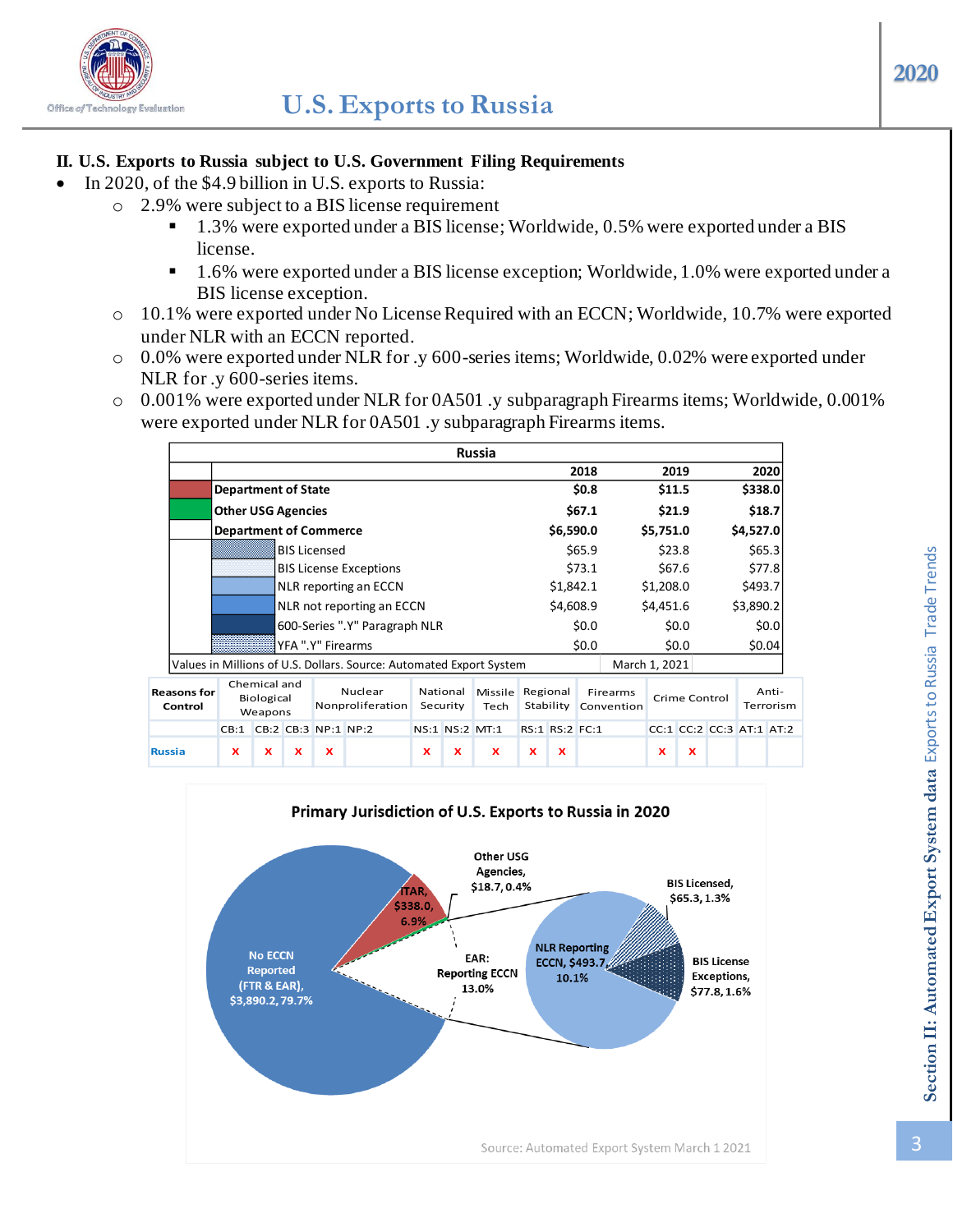

In 2020, U.S. exports to Russia shipped under a BIS license exception totaled \$77.8 million, a 15.0% (\$10.1 million) increase from 2019.



The top license exception Encryption commodities, Software and Technology (ENC) totaled \$68.4 million (87.9% of all license exceptions).

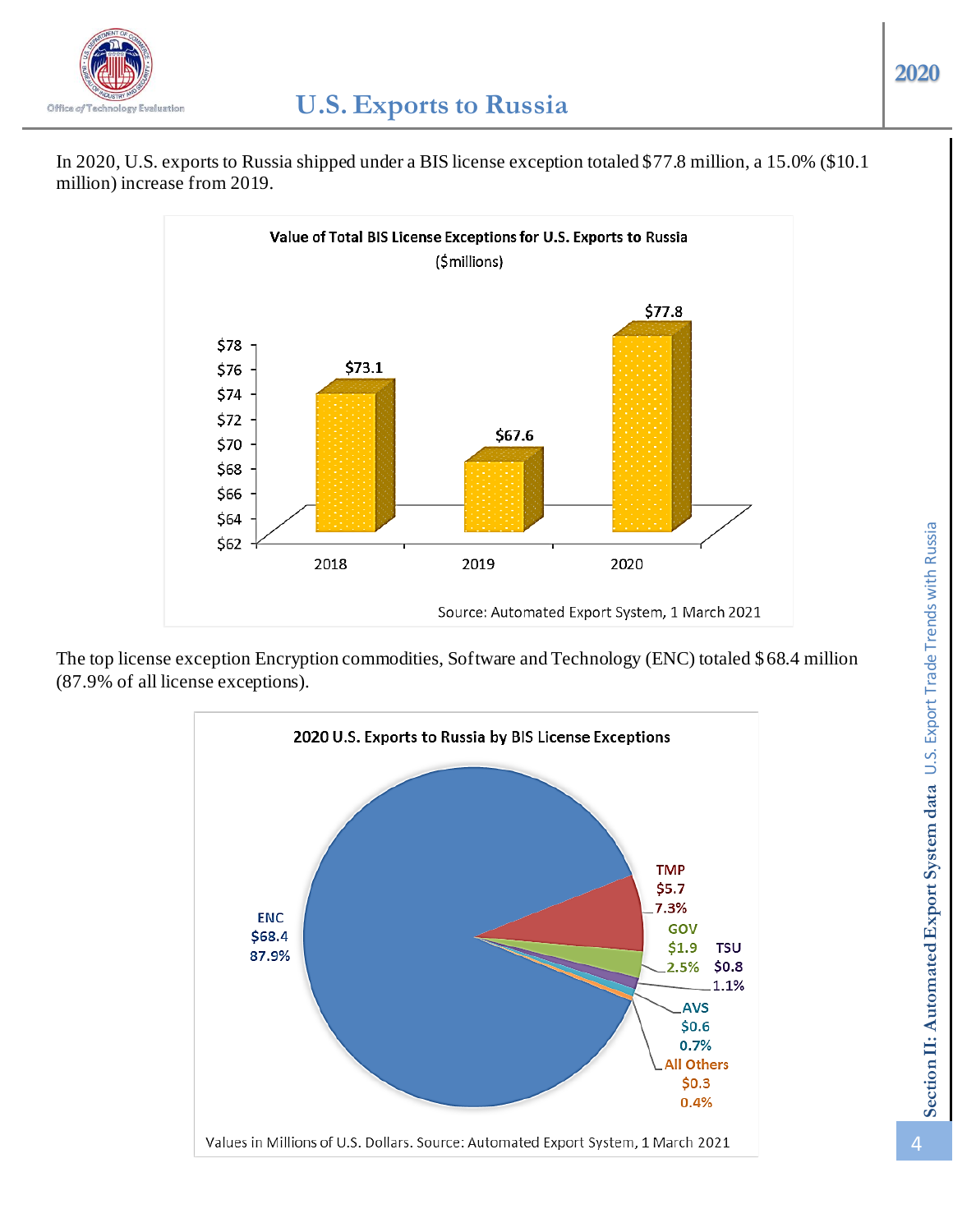





## NOTE: ENC: The BIS License Exception for Encryption is excluded from this chart

Values in Millions of U.S. Dollars. Source: Automated Export System, 1 March 2021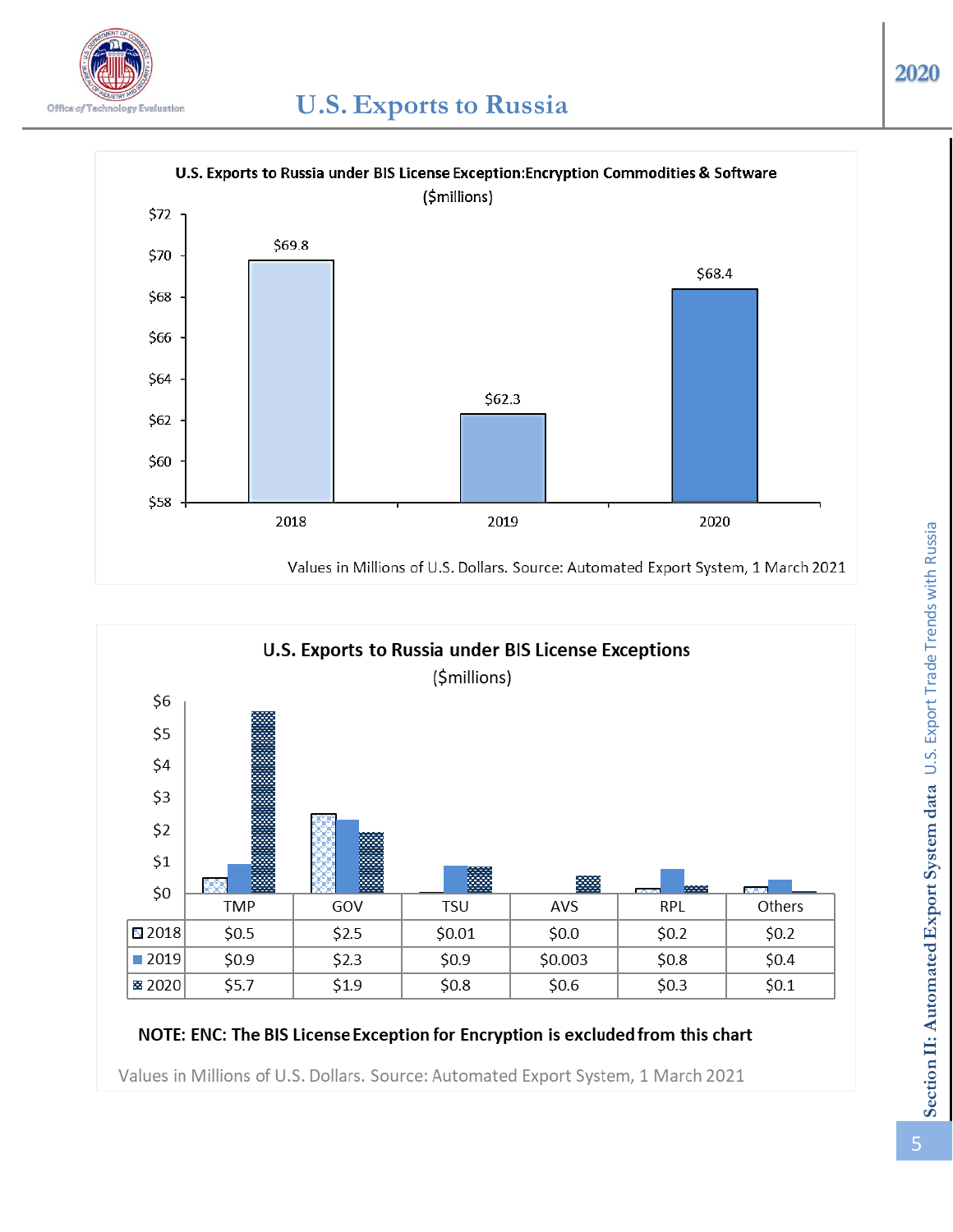

| Allie al i eenimaalli Paanaanin |                                                         |
|---------------------------------|---------------------------------------------------------|
|                                 | <b>U.S. Exports to Russia</b>                           |
|                                 | by Top Ten Export Control Classification Numbers (ECCN) |

|               |     | Top Ten ECCNs by Value to Russia (\$millions)                                  |
|---------------|-----|--------------------------------------------------------------------------------|
|               | #1  | 9A515 Spacecraft and Related Commodities                                       |
|               | #2  | 9A991 Aircraft N.E.S. and Gas Turbine Engines not Controlled by 9A001 or 9A1   |
|               | #3  | 1C234 Zirconium, with a Hafnium Content                                        |
| <b>GENSED</b> | #4  | <b>EAR99</b> Items subject to the EAR that are not elsewhere controlled        |
|               | #5  | 3A001 Electronic Components                                                    |
|               | #6  | 5A002 Systems/Equip./Integrated Circuits for Info Sec                          |
|               | #7  | 9B515   Test, Inspection, and Production Equip. Specially Designed for Spacecr |
|               | #8  | 7A103 Instrumentation, Navigation Equip./Systems Not                           |
|               | #9  | 2B350 Chemical Manufacturing Facilities and Equip.                             |
|               | #10 | 2B001 Machine tools/Numerical Control Units                                    |

|     | Top Ten ECCNs by Value to Russia (\$millions)                                |
|-----|------------------------------------------------------------------------------|
| #1  | 5A002 Systems/Equip./Integrated Circuits for Info Sec                        |
| #2  | 9A515 Spacecraft and Related Commodities                                     |
| #3  | No ECCN No ECCN is required for License Exceptions TMP                       |
| #4  | 9A004 Space Launch Vehicles and Spacecraft                                   |
| #5  | 9A991 Aircraft N.E.S. and Gas Turbine Engines not Controlled by 9A001 or 9A1 |
| #6  | 5B002 "Information Security" test, inspection and "production" equipment     |
| #7  | 5A991 Telecommunication Equip. Not Controlled by 5A001                       |
| #8  | 7A103 Instrumentation, Navigation Equip./Systems Not                         |
| #9  | 3A001 Electronic Components                                                  |
| #10 | <b>EAR99</b> Items subject to the EAR that are not elsewhere controlled      |

|                   |     |       | Top Ten ECCNs by Value to Russia (\$millions)                                                         |
|-------------------|-----|-------|-------------------------------------------------------------------------------------------------------|
|                   | #1  | 9A515 | Spacecraft and Related Commodities                                                                    |
|                   | #2  | 9A991 | Aircraft N.E.S. and Gas Turbine Engines not Controlled by 9A001 or 9A1                                |
|                   | #3  | 1C234 | Zirconium, with a Hafnium Content                                                                     |
|                   | #4  | EAR99 | Items subject to the EAR that are not elsewhere controlled                                            |
|                   | #5  | 3A001 | <b>Electronic Components</b>                                                                          |
| <b>UENSED</b>     | #6  | 5A002 | Systems/Equip./Integrated Circuits for Info Sec                                                       |
|                   | #7  | 9B515 | Test, Inspection, and Production Equip. Specially Designed for Spacecr                                |
|                   | #8  | 7A103 | Instrumentation, Navigation Equip./Systems Not                                                        |
|                   | #9  | 2B350 | Chemical Manufacturing Facilities and Equip.                                                          |
|                   | #10 | 2B001 | Machine tools/Numerical Control Units                                                                 |
|                   |     |       | Note: ECCN descriptions have been truncated: please review Commerce Control List for full description |
|                   |     |       | Top Ten ECCNs by Value to Russia (\$millions)                                                         |
|                   | #1  | 5A002 | Systems/Equip./Integrated Circuits for Info Sec                                                       |
|                   | #2  | 9A515 | Spacecraft and Related Commodities                                                                    |
| <b>EXCEPTIONS</b> | #3  |       | No ECCN No ECCN is required for License Exceptions TMP                                                |
|                   | #4  | 9A004 | Space Launch Vehicles and Spacecraft                                                                  |
|                   | #5  | 9A991 | Aircraft N.E.S. and Gas Turbine Engines not Controlled by 9A001 or 9A1                                |
|                   | #6  | 5B002 | "Information Security" test, inspection and "production" equipment                                    |
|                   | #7  | 5A991 | Telecommunication Equip. Not Controlled by 5A001                                                      |
|                   | #8  | 7A103 | Instrumentation, Navigation Equip./Systems Not                                                        |
|                   | #9  |       | 3A001 Electronic Components                                                                           |
|                   | #10 | EAR99 | Items subject to the EAR that are not elsewhere controlled                                            |
|                   |     |       | Note: ECCN descriptions have been truncated: please review Commerce Control List for full description |
|                   |     |       | Top Ten ECCNs by Value to Russia (\$millions)                                                         |
|                   | #1  |       | 9A991 Aircraft N.E.S. and Gas Turbine Engines not Controlled by 9A001 or 9A1                          |
|                   | #2  | 2B999 | Specific Processing Equip., N.E.S.                                                                    |
|                   | #3  |       | 1A999 Specific Processing Equip., N.E.S                                                               |
|                   | #4  | 9A990 | Diesel Engines, N.E.S., and Tractors and "Specially Designed" "Parts"                                 |
|                   | #5  | 5A992 | Equipment not controlled by 5A002 (see List of Items Controlled).                                     |
|                   | #6  | 5A991 | Telecommunication Equip. Not Controlled by 5A001                                                      |
| NLR wit           | #7  | 7A994 | Other Navigation Direction Finding Equip.  Not Controlled under 7A003                                 |
|                   | #8  | 1B231 | Tritium Facilities Or Plants, and Equip. therefor, as Follows (See Lis                                |
|                   | #9  | 3A999 | Specific Processing Equip., N.E.S.                                                                    |
|                   | #10 | 3A992 | General Purpose Electronic Equip. Note Controlled by 3A002                                            |
|                   |     |       | Note: ECCN descriptions have been truncated: please review Commerce Control List for full description |

**2020**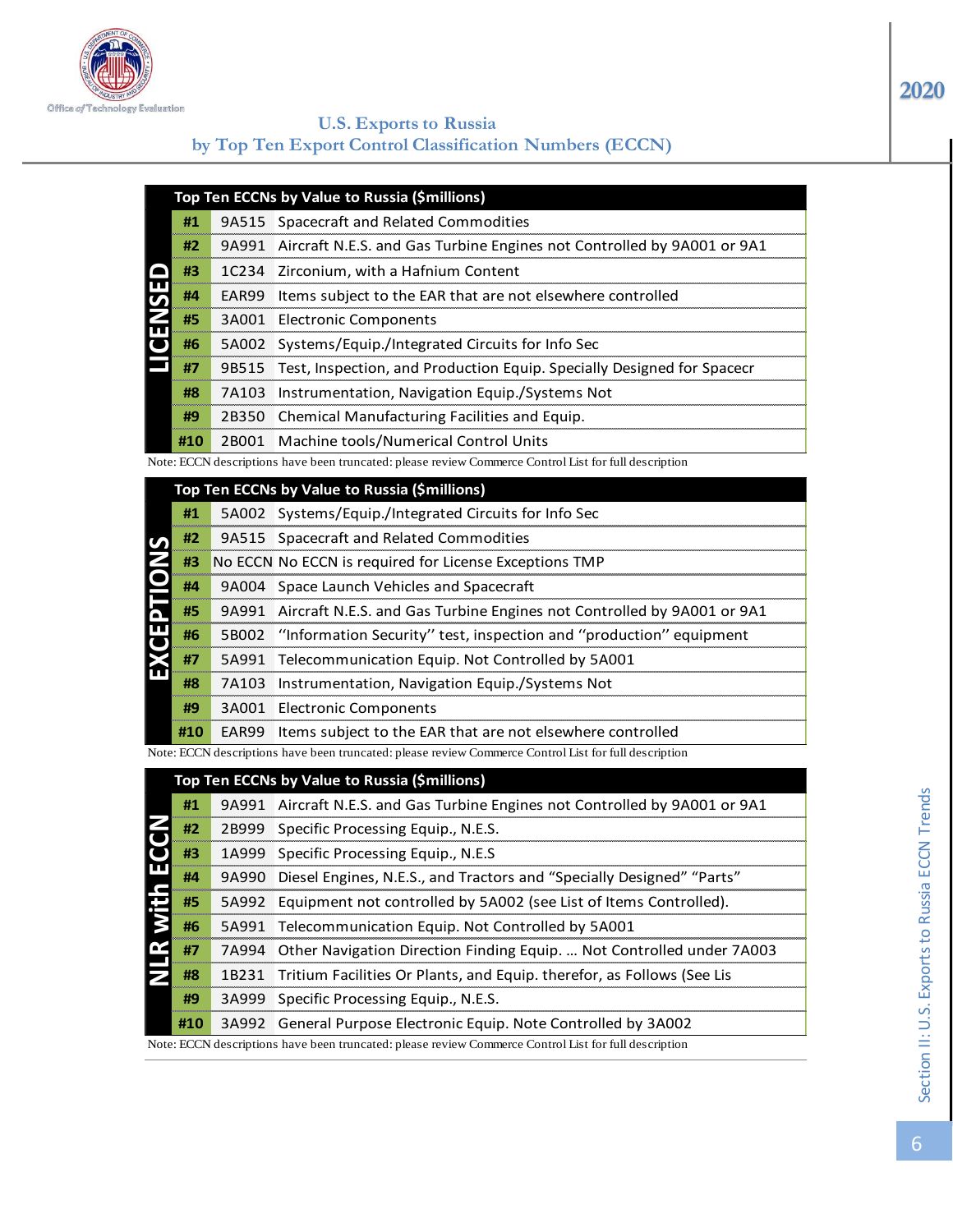

#### **U.S. Exports to Russia by Top Ten Export Control Classification Numbers (ECCN)**

- **#1** 9A991 Aircraft N.E.S. and Gas Turbine Engines not Controlled by 9A001 or 9A1
- **#2** EAR99 Items subject to the EAR that are not elsewhere controlled
- **#3** 5A002 Systems/Equip./Integrated Circuits for Info Sec
- **#4** 2B350 Chemical Manufacturing Facilities and Equip.
- **#5** 7A103 Instrumentation, Navigation Equip./Systems Not
	- **#6** 9A515 Spacecraft and Related Commodities
- **#7** 1C006 Fluids and Lubricating Materials
	- **#8** 7E101 Technology for Equip./Software Controlled By 7A
	- **#9** 1C234 Zirconium, with a Hafnium Content
- **#10** 3A001 Electronic Components

|     | Top Ten ECCNs to Russia by Shipment Count                                    |
|-----|------------------------------------------------------------------------------|
| #1  | 5A002 Systems/Equip./Integrated Circuits for Info Sec                        |
| #2  | <b>EAR99</b> Items subject to the EAR that are not elsewhere controlled      |
| #3  | 3A001 Electronic Components                                                  |
|     | <b>#4 Vo ECCN No ECCN is required for License Exceptions TMP</b>             |
| #5  | 5A991 Telecommunication Equip. Not Controlled by 5A001                       |
| #6  | 9A515 Spacecraft and Related Commodities                                     |
| #7  | 7A103 Instrumentation, Navigation Equip./Systems Not                         |
| #8  | 9A991 Aircraft N.E.S. and Gas Turbine Engines not Controlled by 9A001 or 9A1 |
| #9  | 5A992 Equipment not controlled by 5A002 (see List of Items Controlled).      |
| #10 | 5D002 'Software'' as follows (see List of Items Controlled)                  |

|               |     | Top Ten ECCNs to Russia by Shipment Count                                                             |
|---------------|-----|-------------------------------------------------------------------------------------------------------|
|               | #1  | 9A991 Aircraft N.E.S. and Gas Turbine Engines not Controlled by 9A001 or 9A1                          |
|               | #2  | EAR99 Items subject to the EAR that are not elsewhere controlled                                      |
|               | #3  | 5A002 Systems/Equip./Integrated Circuits for Info Sec                                                 |
| <b>GENSED</b> | #4  | 2B350 Chemical Manufacturing Facilities and Equip.                                                    |
|               | #5  | 7A103 Instrumentation, Navigation Equip./Systems Not                                                  |
|               | #6  | 9A515 Spacecraft and Related Commodities                                                              |
|               | #7  | 1C006 Fluids and Lubricating Materials                                                                |
|               | #8  | 7E101 Technology for Equip./Software Controlled By 7A                                                 |
|               | #9  | 1C234 Zirconium, with a Hafnium Content                                                               |
|               | #10 | 3A001 Electronic Components                                                                           |
|               |     | Note: ECCN descriptions have been truncated: please review Commerce Control List for full description |
|               |     | Top Ten ECCNs to Russia by Shipment Count                                                             |
|               | #1  | 5A002 Systems/Equip./Integrated Circuits for Info Sec                                                 |
|               | #2  | EAR99 Items subject to the EAR that are not elsewhere controlled                                      |
|               | #3  | 3A001 Electronic Components                                                                           |
|               | #4  | No ECCI No ECCN is required for License Exceptions TMP                                                |
|               | #5  | 5A991 Telecommunication Equip. Not Controlled by 5A001                                                |
| EXCEPTION     | #6  | 9A515 Spacecraft and Related Commodities                                                              |
|               | #7  | 7A103 Instrumentation, Navigation Equip./Systems Not                                                  |
|               | #8  | 9A991 Aircraft N.E.S. and Gas Turbine Engines not Controlled by 9A001 or 9A1                          |
|               | #9  | 5A992 Equipment not controlled by 5A002 (see List of Items Controlled).                               |
|               | #10 | 5D002 'Software" as follows (see List of Items Controlled)                                            |
|               |     | Note: ECCN descriptions have been truncated: please review Commerce Control List for full description |
|               |     | Top Ten ECCNs to Russia by Shipment Count                                                             |
|               | #1  | 9A991 Aircraft N.E.S. and Gas Turbine Engines not Controlled by 9A001 or 9A1                          |
|               | #2  | 3A991 Electronic Devices and Components                                                               |
|               | #3  | 5A992 Equipment not controlled by 5A002 (see List of Items Controlled).                               |
|               | #4  | 5A991 Telecommunication Equip. Not Controlled by 5A001                                                |
|               | #5  | 2B350 Chemical Manufacturing Facilities and Equip.                                                    |
|               | #6  | 7A994 Other Navigation Direction Finding Equip.  Not Controlled under 7A003                           |
|               | #7  | 2B999 Specific Processing Equip., N.E.S.                                                              |
|               | #8  | 2A001 Anti-Friction Bearings and Bearing Systems, as Follows, (See List of I                          |
|               | #9  | 3A992 General Purpose Electronic Equip. Note Controlled by 3A002                                      |
|               | #10 | 4A994 Computers Not Controlled By 4A001 or 4A003                                                      |
|               |     | Note: ECCN descriptions have been truncated: please review Commerce Control List for full description |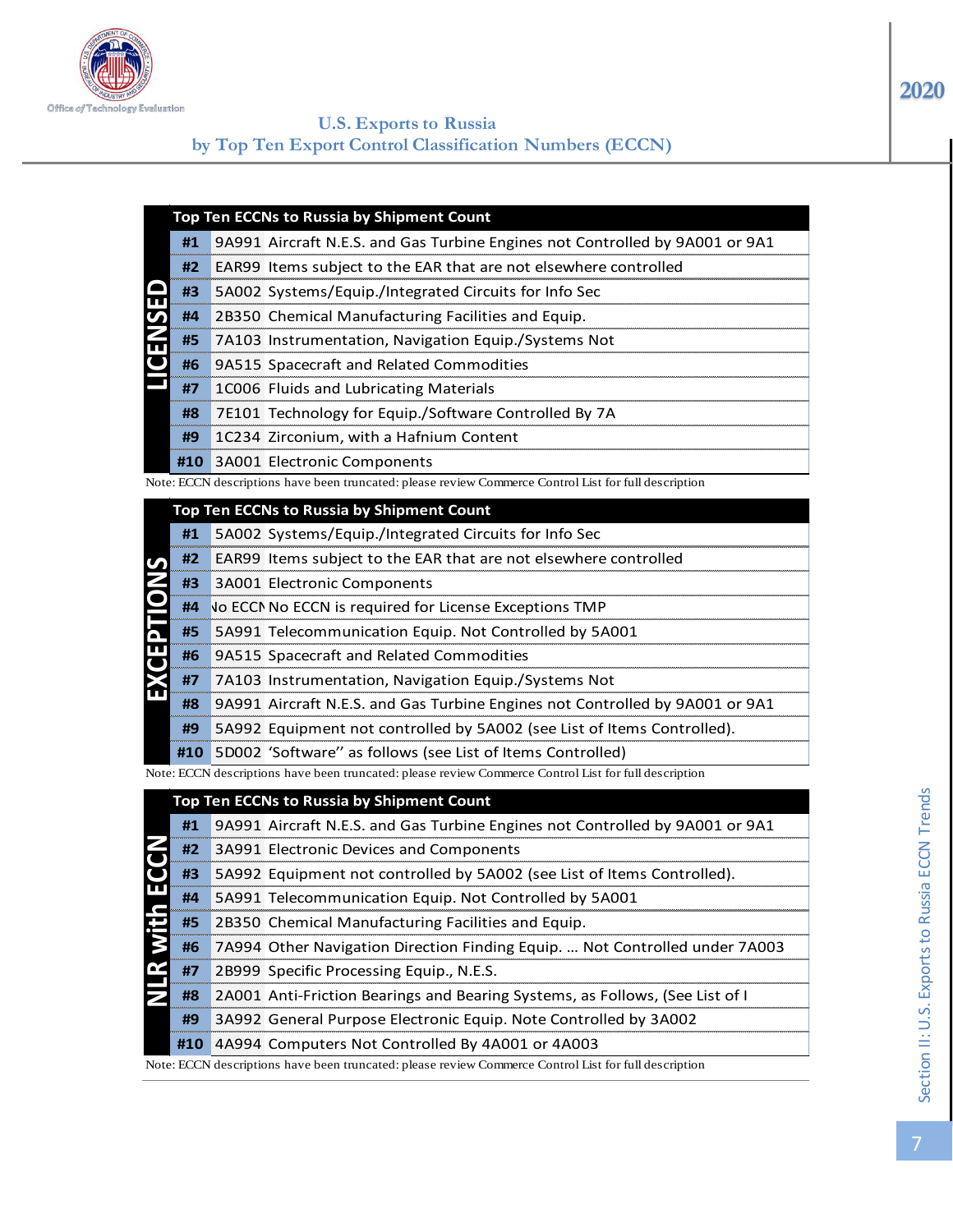

## **III. BIS Licensing to Russia**

In 2020, BIS reviewed 359 export/re-export applications (not including deemed export applications) valued at \$8.1 billion for Russia, out of a total of 38,203 applications worldwide for tangible items, software and technology valued at \$219.4 billion.

– Approved applications for Russia totaled 138 (38.4% of the total applications) valued at \$4.9 billion, compared to 32,996 (86.4%) approved for all destinations valued at \$120.5 billion



In 2020, BIS reviewed 15 deemed export applications from Russian nationals out of 1,216 applications worldwide for deemed exports.

– Approved deemed exports applications for Russia totaled 14 (93.3% of the total applications), compared to the 1,068 (87.8%) approved for all destinations.

| Deemed Export Licenses for Russian Nationals<br>2016-2020                       |          |            |        |       |  |  |  |
|---------------------------------------------------------------------------------|----------|------------|--------|-------|--|--|--|
|                                                                                 | Approved | <b>RWA</b> | Denied | Total |  |  |  |
| 2016                                                                            | 85       |            |        | 87    |  |  |  |
| 2017                                                                            | 44       |            |        | 47    |  |  |  |
| 2018                                                                            |          |            |        | 17    |  |  |  |
| 2019                                                                            | 20       |            |        | 25    |  |  |  |
| 2020                                                                            | 14       |            |        | 15    |  |  |  |
| Source: Commerce U.S. Exports Exporter Support System, retrieved March 18, 2021 |          |            |        |       |  |  |  |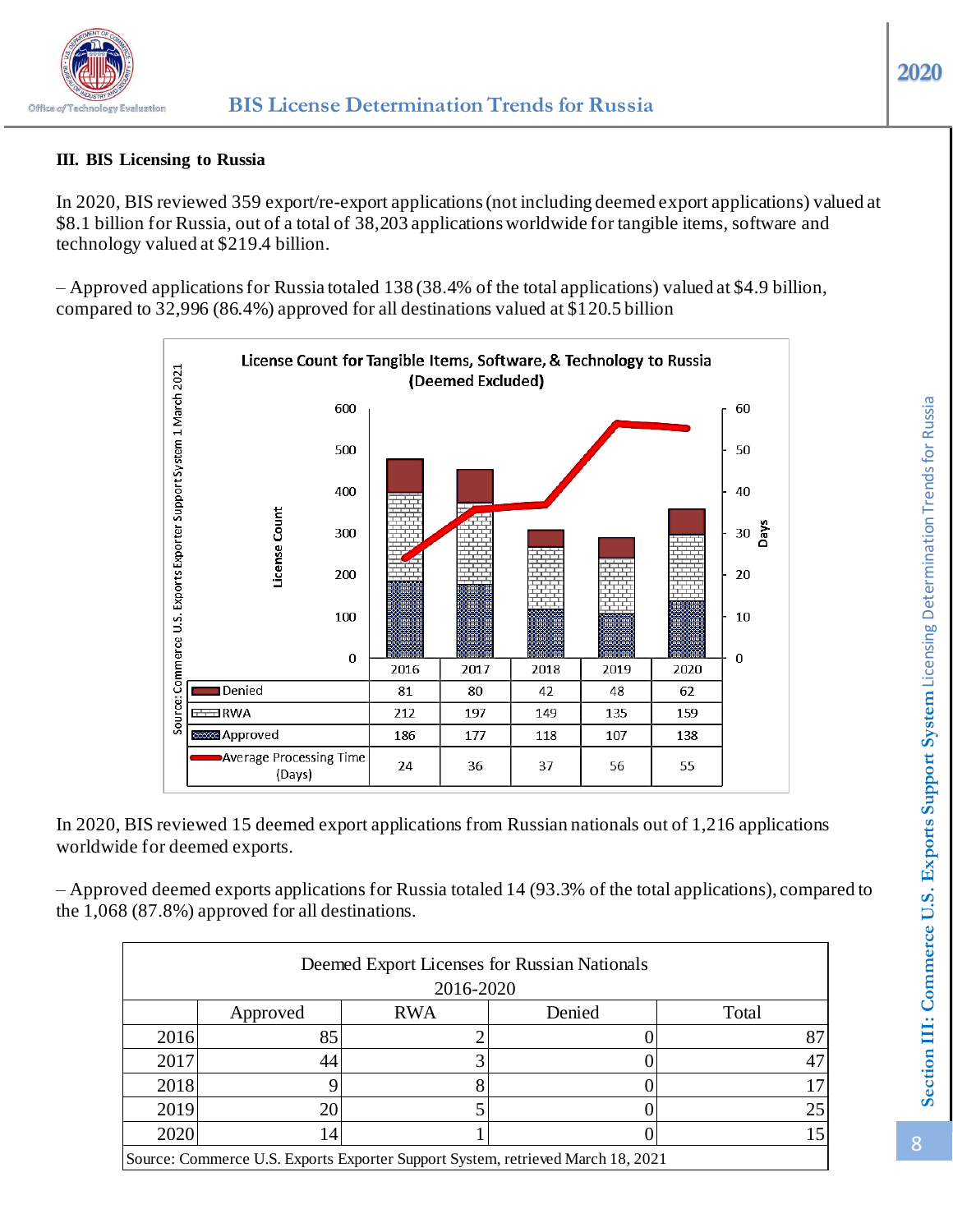

|                 |           | Licenses for Tangible Items, Software, & Technology to Russia<br>(\$millions) |           |           |           |
|-----------------|-----------|-------------------------------------------------------------------------------|-----------|-----------|-----------|
| \$250,000       |           |                                                                               |           |           |           |
| \$200,000       |           |                                                                               |           |           |           |
| \$150,000       |           | 業業                                                                            |           |           |           |
| \$100,000       |           |                                                                               |           |           |           |
| \$50,000        |           |                                                                               |           |           |           |
| \$-             |           |                                                                               |           |           |           |
|                 | 2016      | 2017                                                                          | 2018      | 2019      | 2020      |
| ■ Approved      | \$2,636.8 | \$107,375.8                                                                   | \$1,545.4 | \$2,073.5 | \$4,930.8 |
| ロRWA            | \$1,459.1 | \$192,690.8                                                                   | \$577.8   | \$2,188.9 | \$3,095.9 |
| <b>□</b> Denied | \$55.4    | \$61.3                                                                        | \$53.2    | \$16.9    | \$95.9    |

#### Source: Commerce U.S. Exports Exporter Support System 1 March 2021

|          |     | Top Ten Approved (with deemed) ECCNs to Russia by Count              | 2016         | 2017 | 2018     | 2019 2020 |    | % of World<br><b>Total 2020</b> |
|----------|-----|----------------------------------------------------------------------|--------------|------|----------|-----------|----|---------------------------------|
|          | #1  | <b>EAR99</b> Items subject to the EAR that are not elsewhere         | 40           | 34   | 10       | 31        | 45 | 5.0%                            |
|          | #2  | 9A991 Aircraft N.E.S. and Gas Turbine Engines not Contro             | $\mathbf{0}$ |      | $\bf{0}$ | 0         | 42 | 25.3%                           |
|          | #3  | 9E991 Technology for the Dev/Prod/use with Items In 9A99 0           |              |      | 0        | 0         | 27 | 12.2%                           |
| APPROVED | #4  | 3E002 Other Technology for Items In Category 3                       | 75           | 38   |          | 17        | 11 | 3.7%                            |
|          | #5  | 5E001 Technology as follows (see List of Items Controlle             | 59           | 41   |          | 18        | 10 | 2.3%                            |
|          | #6  | 7A994 Other Navigation Direction Finding Equip.  Not Co 1            |              | 0    | 0        | 0         |    | 16.1%                           |
|          | #7  | 3E001 Technology for Dev Or Prod of Certain Items In 3A,             | 67           | 47   | 5        | 18        |    | 2.0%                            |
|          | #8  | 5D001 Software for Dev/Prod/use of Items In 5A001                    | 57           | 37   |          | 15        |    | 4.2%                            |
|          | #9  | 5A992 Equipment not controlled by 5A002 (see List of Ite             | 10           | 5    | 0        | 3         |    | 3.6%                            |
|          | #10 | 9A515 Spacecraft and Related Commodities                             | 22           | 29   | 25       | 51        |    | 1.4%                            |
|          |     | Source: Commerce U.S. Exports Exporter Support System, 18 March 2021 |              |      |          |           |    |                                 |

Note: ECCN Descriptions have been truncated: please review Commerce Control List for Full Description

|                                                                      |    |  | Top Five Denied (with deemed) ECCNs to Russia by Count                  |  | 2020 | % of World<br><b>Total 2020</b> |
|----------------------------------------------------------------------|----|--|-------------------------------------------------------------------------|--|------|---------------------------------|
|                                                                      | #1 |  | 2B350 Chemical Manufacturing Facilities and Equip.                      |  | 11   | 47.8%                           |
| <b>Denied</b>                                                        | #2 |  | <b>EAR99</b> Items subject to the EAR that are not elsewhere controlled |  | 9    | 8.2%                            |
|                                                                      | #3 |  | <b>3A001</b> Electronic Components                                      |  |      | 22.6%                           |
|                                                                      | #4 |  | <b>9A515</b> Spacecraft and Related Commodities                         |  |      | 71.4%                           |
|                                                                      | #5 |  | <b>2B201</b> Machine tools for Removing Or Cutting Metals               |  |      | 66.7%                           |
| Source: Commerce U.S. Exports Exporter Support System, 18 March 2021 |    |  |                                                                         |  |      |                                 |

Note: ECCN Descriptions have been truncated: please review Commerce Control List for Full Description